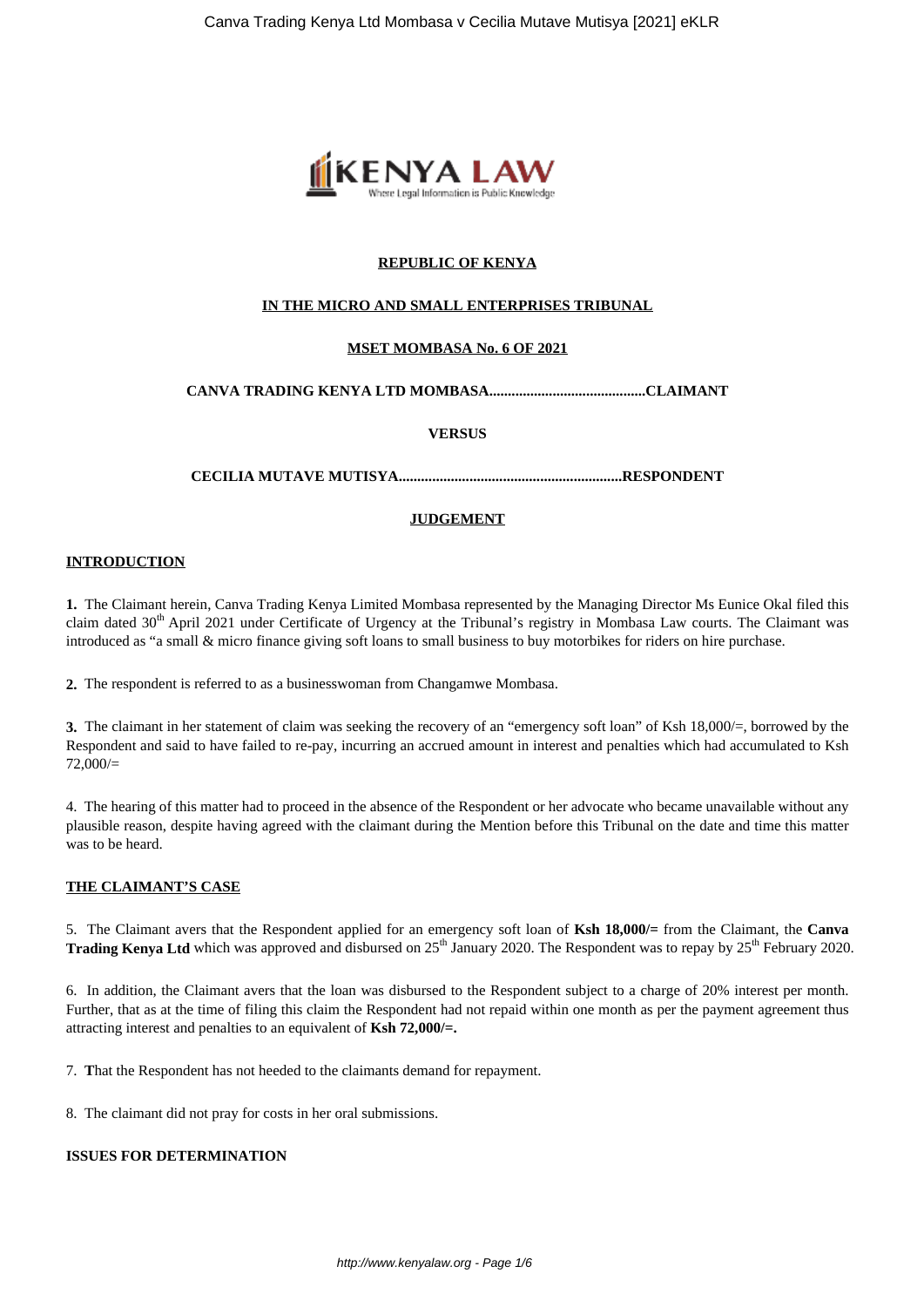9. Arising from the claim and the oral evidence at the formal proof hearing, the following issues presented themselves for the determination by this Tribunal;

a) Whether the Respondent has been served with the claim.

b) Whether the Respondent obtained a loan of Ksh. 18,000/= from the Claimant.

c) Whether the **20%** interest charged by the Claimant on the borrowed amount of **Ksh 18,000/=** was justified.

d) Whether the Claimant Canva Trading Kenya Limited-Mombasa was entitled to demand as it did the **Ksh 72,000/=** being the principal sum, accrued interests and penalties charged on the borrowed principal sum of **Ksh 18,000/=.**

e) Whether costs can be given when not specifically prayed

### **DETERMINATION AND FINAL ORDERS**

### **The right to be heard**

10. The first issue is whether the Respondent was granted the right to be heard. The Tribunal grappled with this issue as it is a Constitutional right for the Respondent to be accorded the right to be heard.

11. The Tribunal notes that the Claim was served upon the Respondent. Further, the hearing notice was also served upon the Claimant. The Respondent appointed an advocate who appeared during the mention of the matter but failed attend the hearing of the suit. No explanation was given for failure to appear. Further, the Respondent's phone could not go through on day fixed for hearing, leaving the tribunal with no choice but to allow the matter to proceed by way of formal proof as it did.

12. The Tribunal underscores the right to be heard as was held by the Supreme Court of India in *Sangram Singh v Election Tribunal Koteh* **1955 AIR 425** (which cannot be gainsaid and quoted here)

thus: -

*"[T]here must be ever present to the mind the fact that our laws of procedure are grounded on a principle of natural justice which requires that men should not be condemned unheard, that decisions should not be reached behind their backs, that proceedings that affect their lives and property should not continue in their absence and that they should not be precluded from participating in them. Of course, there must be exceptions and where they are clearly defined they must be given effect to. But taken by and large, and subject to that proviso, our laws of procedure should be construed, wherever that is reasonably possible, in the light of that principle."*

13. Every party in a case has a right to be heard and subsequently, that right should not be denied unless there are very good reasons for doing so. The Tribunal having considered the facts and prevailing circumstances set the suit for formal proof hearing after the respondent and her advocate failed to appear for the hearing despite agreeing on the hearing date. It cannot therefore be said that the Respondent was denied the Constitutional right to be heard.

*14.* In allowing this suit to proceed to formal proof hearing, the Tribunal was also guided by the Constitutional principles of the right to be heard and the reasoning of the appellate court in *James Kanyiita Nderitu & Another [2016] eKLR*, where the Court of Appeal stated as follows:

*"From the outset, it cannot be gainsaid that a distinction has always existed between a default judgement that is regularly entered and one which is irregularly entered. In a regular default judgement, the defendant will have been duly served with summons to enter appearance or to file defence, resulting in default judgment.*

**15.** This point is further emphasised by *Ojwang, J (as he then was) in Mungai –vs- Gachuhi and Another [2005] eKLR* c**ited** with approval in the case of **Signature Tours & Travel Limited -V- National Bank of Kenya Limited** [2017] eKLR **when he stated**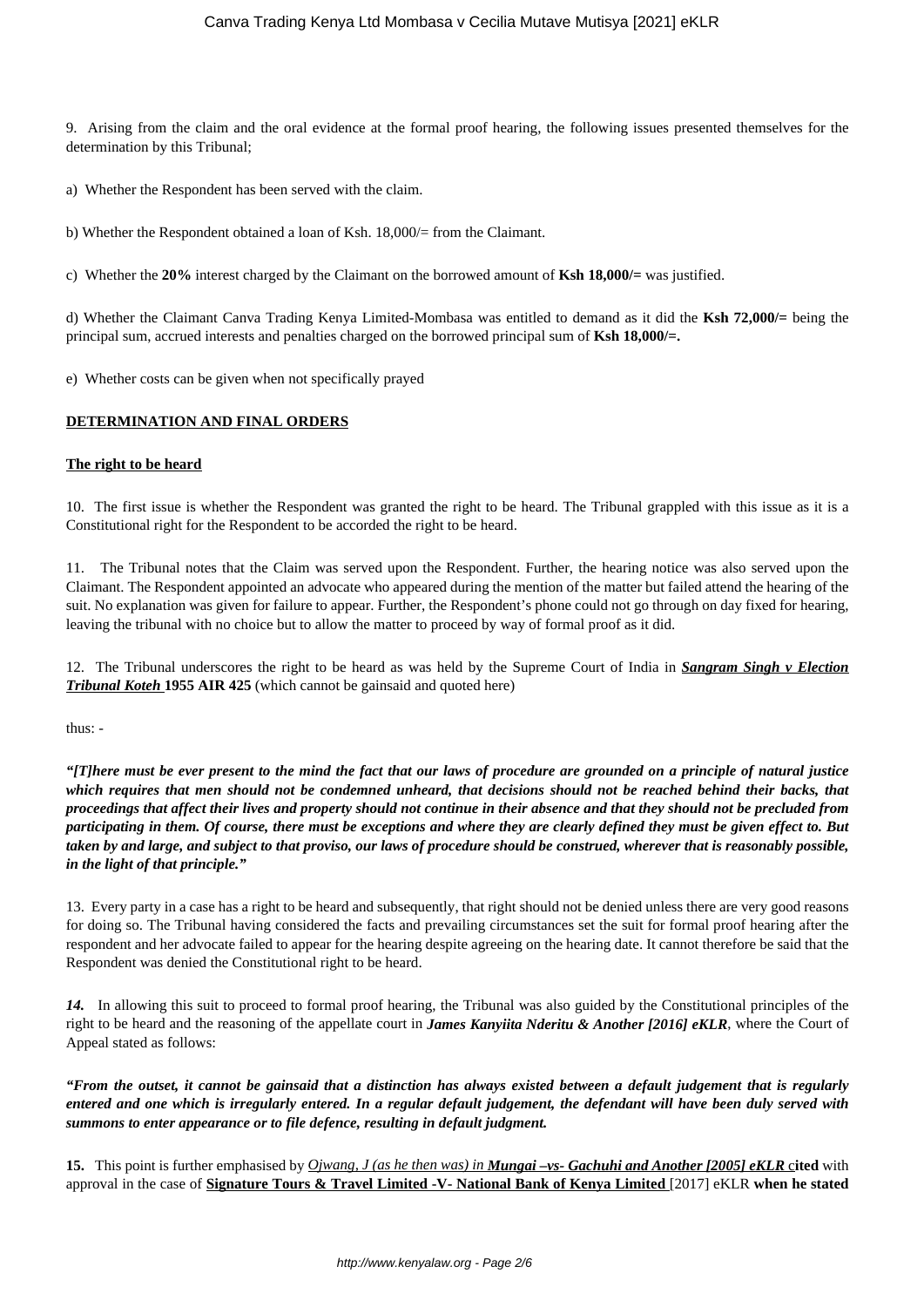#### **as follows:**

"**a court decision stands as a final decision only when a proper hearing has taken place and the parties and those who ought to be enjoined as parties have been fully heard and their representations concluded, unless they elect to forgo the opportunity."**

16. The Tribunal is guided by the Constitutional principles of the right of a party to be heard while noting that this right should not create injustice and prejudice to others. Having found that there was proper service and that there was no justification for the failure to file the Response and attend the hearing of the suit, the Tribunal was convinced that it was proper and justifiable in the circumstances to allow the matter to proceed to formal proof on  $3<sup>rd</sup>$ Septemebr 2021.

#### **Loan advanced**

17. As to whether the Respondent obtained a Ksh. 18,000/= loan from the Claimant, the Claimant relied on a loan agreement dated 24<sup>th</sup> January 2020. The agreement was signed by the Respondent on 24<sup>th</sup> January 2020. Other terms of the contract including the 20% interest rate payable per month were set out. The form was marked in red ink "*disbursed 18,000/=*." No evidence was presented to the contrary. We therefore find that the Claimant granted the Respondent a loan facility of Ksh. 18.000/=.

#### **Interest charged**

18. The Tribunal while considering the claim herein and the Respondent's reply was concerned that the principal sum of Ksh.18,000/= advanced on 24<sup>th</sup> January 2020 had attracted interest and penalties to the tune of Ksh. 72,000/= in 15 months. In **Pius Kimaiyo Lagat v Co-operative Bank of Kenya Limited** [2017] eKLR, the Court of Appeal was confronted with a related challenge and ruled thus:

**"There is a perennial vexing nightmare for borrowers who take a relatively small loan from a lending institution, but few years down the line, the institution drops a bombshell of a demand for the immediate payment of a colossal sum, literally bankrupting the borrower, if not confining him/her to a hospital bed due to depression. The main bones of contention are invariably; uncertainty of lending terms and documentation, fluctuating rates of interest, penalty interest, default charges, interests on arrears, additional interest, commissions, bank charges, Bank statements or lack of them, among others which may or not have been part of the written contract"**

**19.** We have perused through the statement of claim, the attached application form which contains the loan agreement. The relevant part is paragraph 6 titled "LOAN AGREEMENT" with the following relevant clauses:

*a) "(1) In pursuance of the said agreement and in consideration of the promises of the agreement and of the loan application form duly filled by the borrower and whose details have been duly approved by the lender and annexed as a schedule hereto, the lender HEREBY ADVANCES the borrower the sum of Ksh. 18,000/= (hereinafter referred to as the loan amount receipt whereof hereby acknowledged.*

*b) (2) The loan amount is subject to interest being charged at a flat rate of 20% per month.* 

*c) (8) I hereby authorise Canva Trading Ltd to deduct the fee from the loan request and disburse the balance."* 

20. The agreement was signed by Respondent on  $24^{th}$  January 2020. It is believed the Respondent therefore received Ksh. 18,000/=.

21. Our reading of the agreement is that the Respondent was bound to pay **20%** interest on the loan per month. However, on the face of the Loan agreement and Loan application, we are unable to find the time limit of the defaulting party's' interest rate accrual. We also take note that the interest on the principal sum has increased exponentially and stood at Ksh. 72,000/= against the principal sum of Ksh.  $18,000/=$  in 15 months.

22. The Tribunal notes that whereas it *is not for the court to rewrite a contract for the parties*, where a contract between parties is exploitative, courts have not been shy to interfere as held by the Court of Appeal in the case of **National Bank of Kenya Ltd Vs.**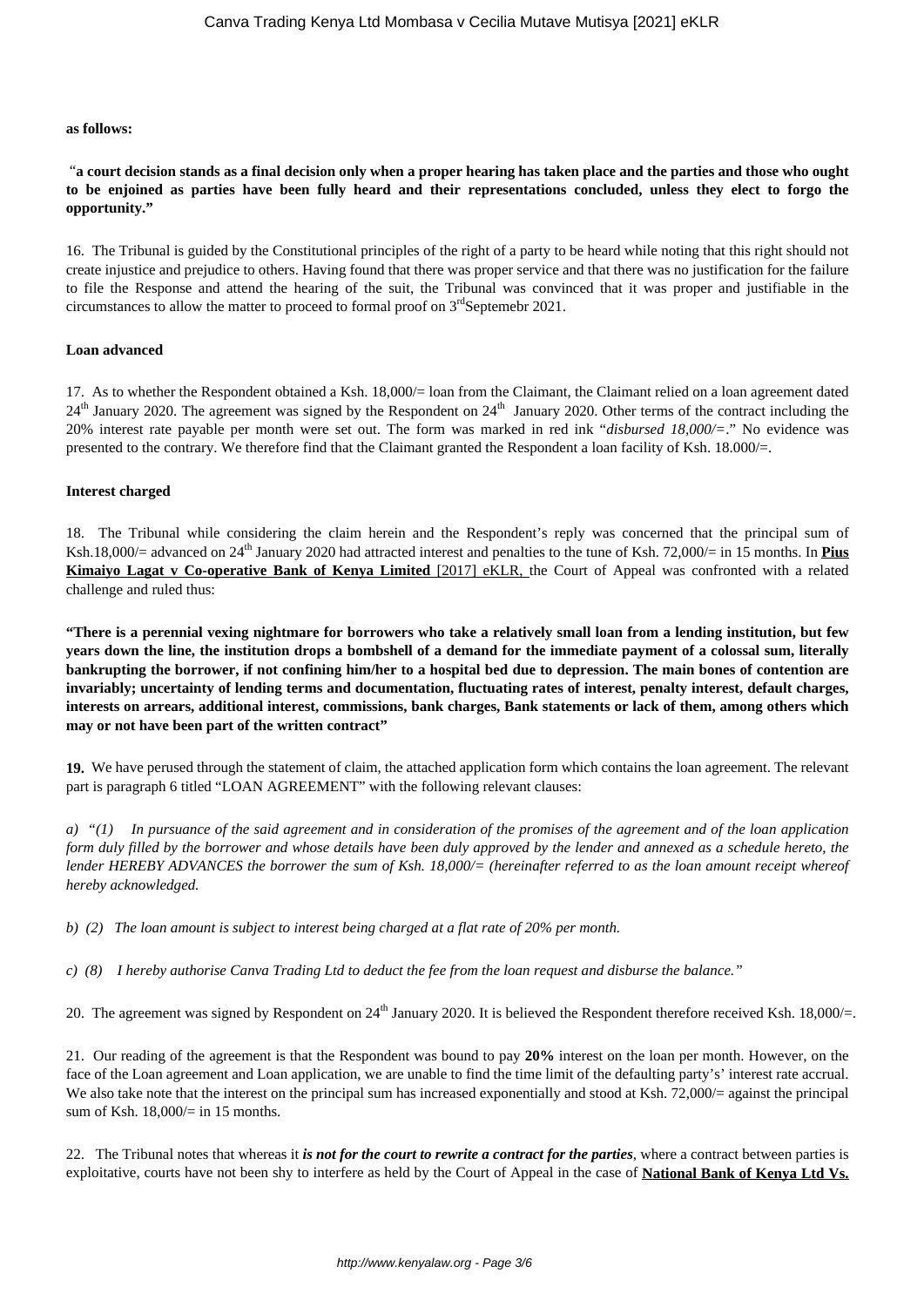## **Pipeplastic Sankolit (K)LtdCivil Appeal No.95 of 1999.** The court held as follows:

**"a court of law cannot rewrite a contract with regard to interest as parties are bound by the terms of their contract. Nevertheless, courts have never been shy to interfere with or refuse to enforce contracts which are unconscionable, unfair or oppressive due to procedural abuse..."**

23. We hold the view that whereas the parties are bound by their agreements and terms thereto, such terms should apply in accordance with the law and where it is determined to be unfair, unconscionable and oppressive, we should not hesitate to re-state the law so as to protect the interest of the parties and by extension advance the public interest.

24. We therefore find that the interest chargeable without clarity on time limit upon the determination that the loan is nonperforming is unmerited. In the case of **Danson Muriuki Kihara-v-Amos Kuthua Gatungo (2012) eKLR,** the court addressed a related issue thus:-

**"the plaintiff/appellant filed a claim for Ksh.40,000/=plus interest at 50% per month. The matter proceeded to full hearing and the learned trial magistrate entered judgement for Ksh 40,000/= plus cost and interests at court rates. Theappellant appealed against the Judgement on ground that the interest payable was reduced from 50% per month to court rates. The court held that the interest rate of 50% was unconscionableand upheld the decision of allowing interest at Court rates."**

25. Thus, clearly showing that the Court can interfere even where parties have agreed on a rate of interest as long as it is shown that the rate is illegal, unconscionable or oppressive. We therefore find that the parties were at liberty to agree on the interest rate chargeable for a determinable period of time and that once the loan is non performing, it shall be subject to the limitations set out under the *in duplum rule.* 

### **Amount due and interest payable**

26. As regards the third issue, the Tribunal was concerned by the finding that the Respondent's debt rose exponentially from the principal sum of **Ksh 18,000/=** to the current **Ksh 72,000/=** before this claim was filed.

27. It is apparent that the Claimant is demanding much more than double the principal amount borrowed by the Respondent.

28. Therefore, in order to make a just determination of this issue, the Tribunal had to rely on the principles of lending by financial institutions drawn from Section 44A of the Banking Act which provides statutory application of the *In duplum rule.* For clarity, we cite the Court of Appeal in **Kenya Hotels Ltd Vs. Oriental Commercial Bank Ltd (Formerly Known as Delphis Bank Limited) (2019)** e KLR, which stated that the rule is to the effect that interest ceases to accumulate upon any amount of loan owing once the accrued interest equals the amount of loan advanced...''

29. It was observed by the Court of Appeal that the principle of *In duplum* has been applied by the courts with reasonable degree of consistency citing the following cases;

## **1) Lee G. Muthoga V.Habib Zurich Finance (K) Limited (2016)**

2) **Mwambeja Ranching Company limited & another V.Kenya National Capital Corporation (2019) eKLR**, just to cite a few where the In duplum rule has been invoked.

**30.** Similarly, in the most recent case, the Court of Appeal in **Housing Finance Company of Kenya Limited v Scholarstica Nyaguthii Muturi & Another [2020] e KLR reiterated the application of the rule thus:** 

**"As we have shown section 44A of the Banking Act came into force on the 1st May, 2007. That provision of law sets up the maximum amount of money a banking institution that grants a loan to a borrower may recover on the original loan. The banking institution is limited in what it may recover from a debtor with respect to a non performing loan and the maximum recoverable amount is defined as follows in section 44A(2):** *"***The maximum amount referred in subsection (1) is the sum of the following –**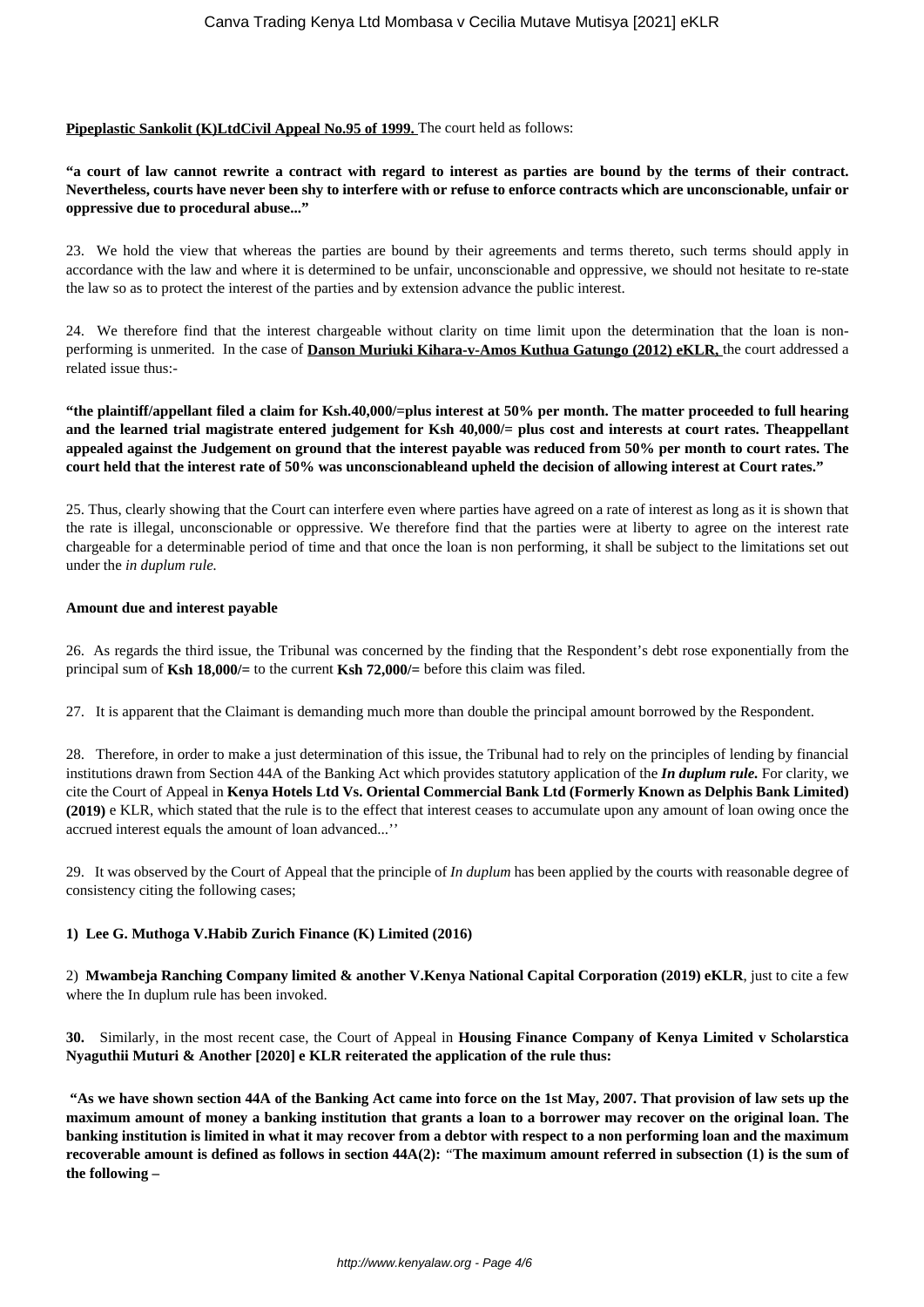#### a) **The principal owing when the loan becomes non -performing;**

b) **Interest, in accordance with the contract between the debtor and the institution, not exceeding the principal owing when the loan becomes non- performing; and**

**c) Expenses incurred in the recovery of any amounts owed by the debtor.**

**By that provision if a loan becomes non -performing and the debtor resumes payment on the loan and then the loan becomes non performing again the limitation under the said paragraphs shall be determined with respect to the time the loan last became non performing."**

31. The rationale for this rule is therefore to safeguard the interests of the parties against any form of injustice, oppression or exploitation as they perform their contractual obligations. Despite their right to freely contract, they must at all material times put themselves into an inquiry on the existence and the potential application of the rule.

32. An analysis of the foregoing rule and its safeguards, leads the Tribunal to make a determination of this claim guided by the provisions of S.44A of the Banking Act which sets the maximum amount of money a banking institution that grants a loan to the borrower. The Claimants by their own description consider themselves small and micro finance institution, we are of the considered view that the Claimant herein should also abide by the *In duplum* rule as required of any financial institution.

33. This Tribunal is therefore persuaded that the Claimant is not entitled to the ksh.72,000/= since this amount is more than double the principal amount it disbursed to the Respondent. The Tribunal is equally persuaded that the 20% interest rate chargeable is only applicable for a determinable period subject to the *in duplum* rule set out above.

### **Costs**

34. On the issue of costs, the Tribunal notes that the Claimant in her oral formal proof did not specifically plead for costs. We find that it is fair and just to award costs to the Claimant.

## **Orders**

35. Flowing from the findings, we find that in the interest of justice, the Respondent should pay the Claimant:-

a) Principal sum of Ksh. 18,000/=

b) Interest on (a) above of Ksh.  $18,000/$ =

c) Costs of the suit of Ksh  $10,000/$ 

Those then are the Orders of the Tribunal.

## **DATED DELIVERED AND SIGNED ON THIS 4TH DAY OF NOVEMBER 2021**

| <b>ICHAIRMANI</b> |
|-------------------|
|                   |
|                   |
|                   |
|                   |